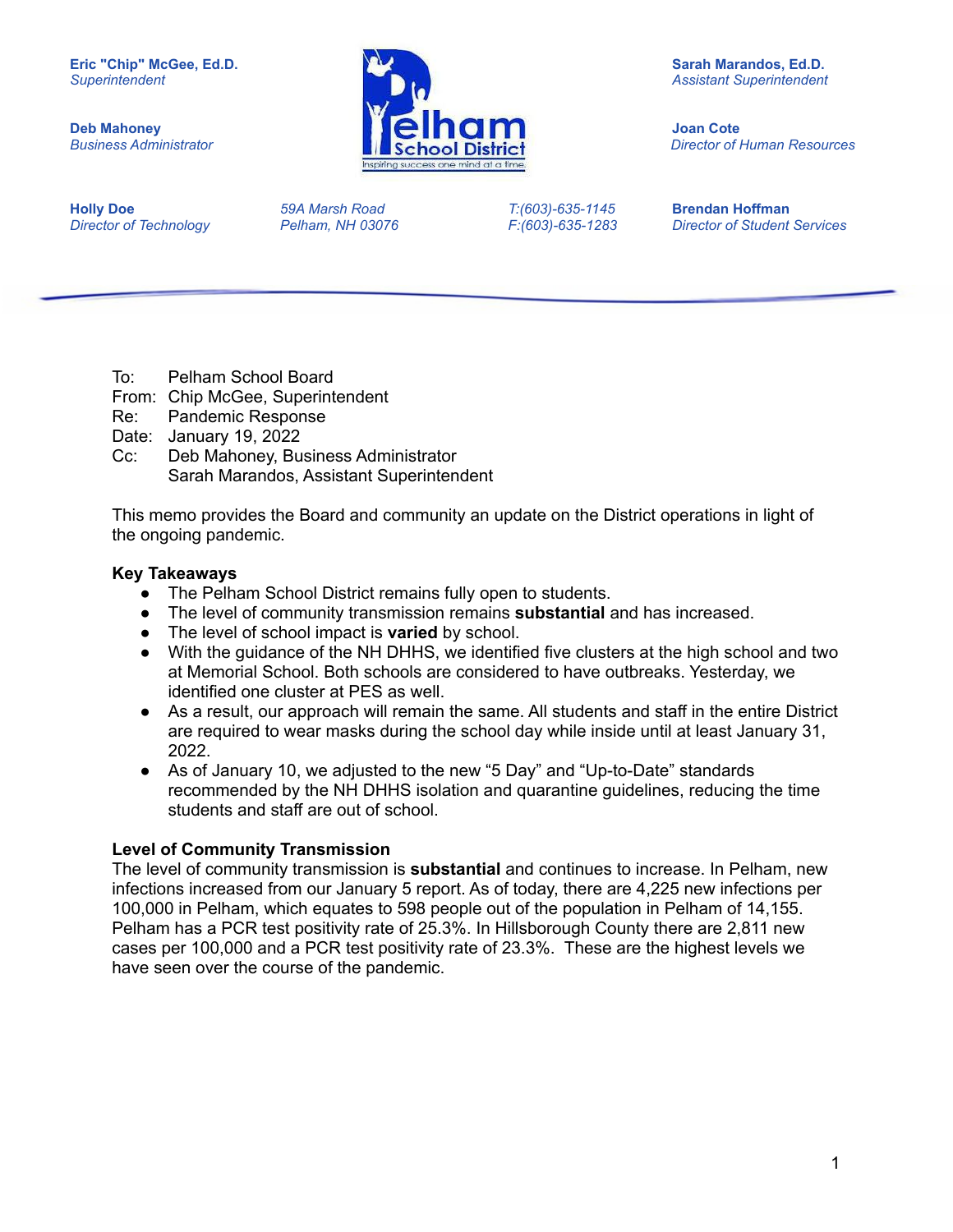|             |                                    | Pelham                                   | <b>Hillsborough County (excluding Nashua)</b> |                                          |  |
|-------------|------------------------------------|------------------------------------------|-----------------------------------------------|------------------------------------------|--|
| <b>Date</b> | PCR test positivity %<br>7-day avg | New infections per<br>100k prior 14 days | PCR test positivity %<br>7-day avg            | New infections per<br>100k prior 14 days |  |
| 8.17        | 8.7%                               | 276                                      | 6.3%                                          | 182                                      |  |
| 9.1         | 8.7%                               | 473                                      | 6.5%                                          | 270                                      |  |
| 9.15        | 3.5%                               | 579                                      | 4.4%                                          | 343                                      |  |
| 9.29        | 5.1%                               | 643                                      | 4.2%                                          | 439                                      |  |
| 10.8        | 4.5%                               | 692                                      | 4.0%                                          | 430                                      |  |
| 10.20       | 2.6%                               | 431                                      | 6.1%                                          | 430                                      |  |
| 11.3        | 3.3%                               | 311                                      | 7.2%                                          | 428                                      |  |
| 11.17       | 7.3%                               | 523                                      | 10.1%                                         | 680                                      |  |
| 12.1        | 12.9%                              | 1,046                                    | 12.7%                                         | 947                                      |  |
| 12.15       | 13.7%                              | 1,109                                    | 11.3%                                         | 1,057                                    |  |
| 1.5         | 26.2%                              | 1,250                                    | 21.5%                                         | 1,000                                    |  |
| 1.19        | 25.3%                              | 4,225                                    | 23.3%                                         | 2,811                                    |  |

#### **TABLE: Level of Community Transmission**

Minimal Moderate Substantial

NH DHHS trendlines for this data from the start of the pandemic provide a visual representation of the level of community transmission. Both charts indicate an increasing spread of COVID-19 regionally and the highest rates since we started tracking. This data is for Hillsborough County excluding Nashua. Town-level trendlines are not provided by NH DHHS because of the lower population.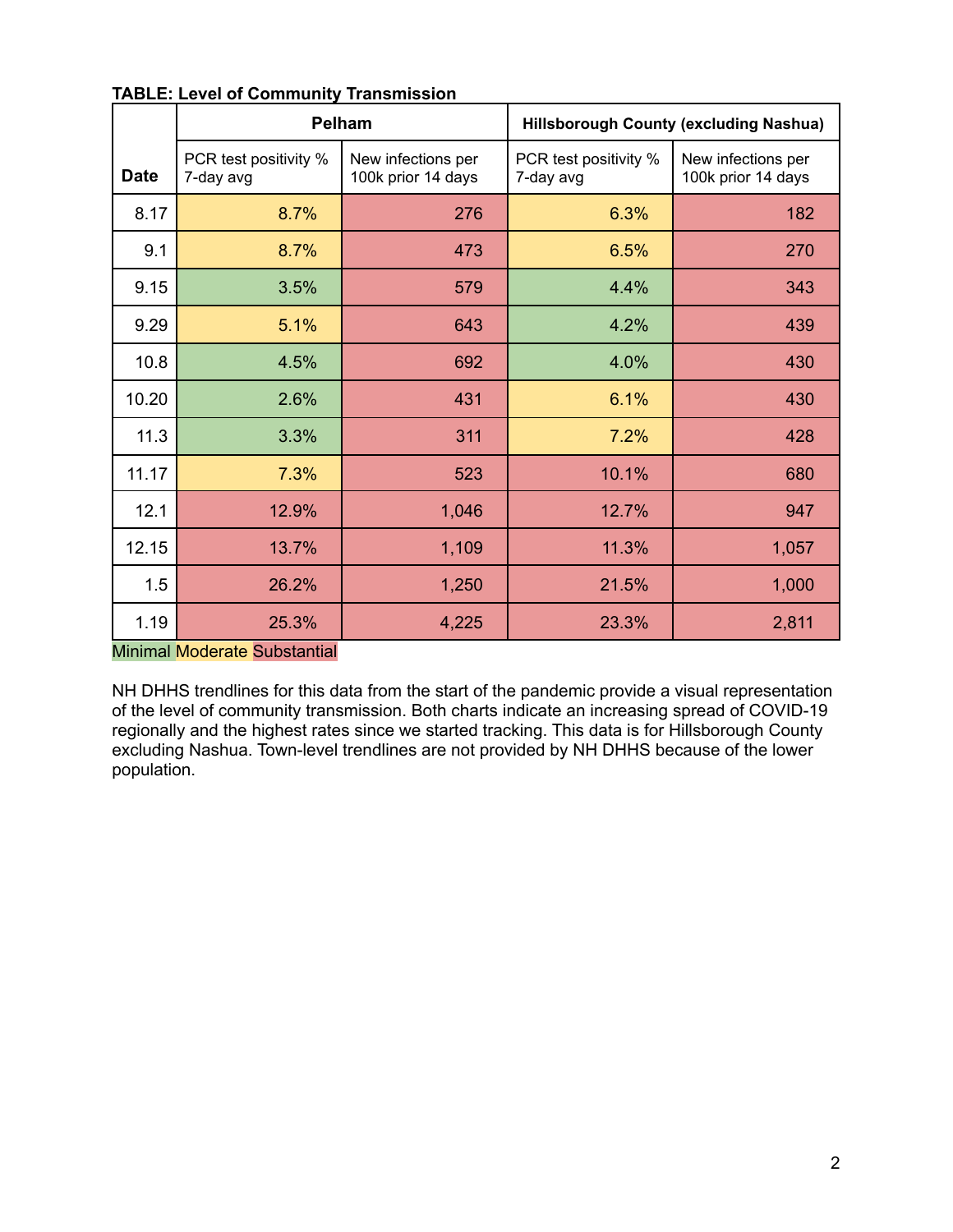

*Notes: These charts do not reconcile precisely to the table above because the charts are updated daily while the table is updated before each School Board meeting.*

### Level of School Impact

The level of impact on the school is **medium**. This is based on three criteria: transmission within the schools, student absenteeism, and staff capacity.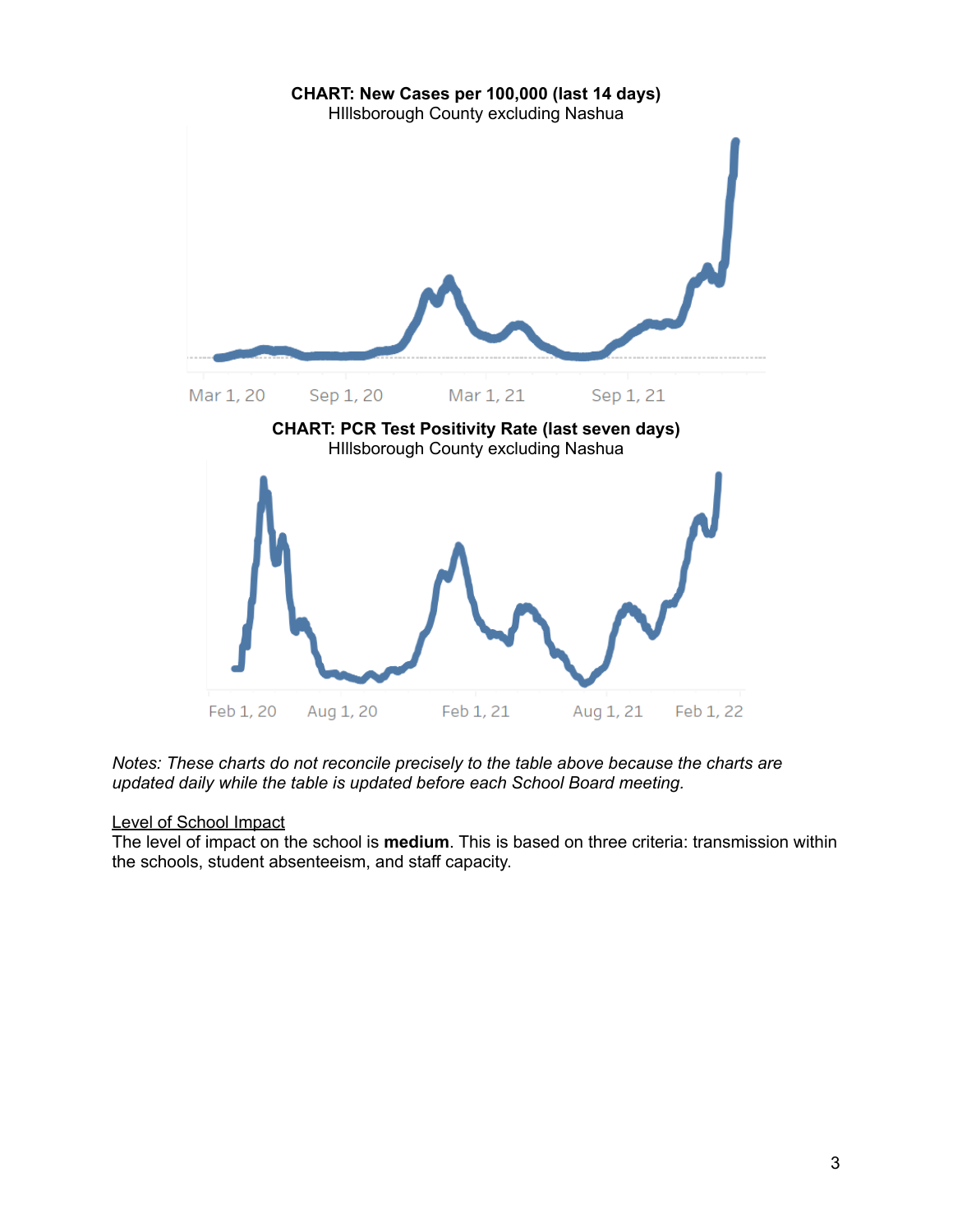| <b>Date</b> | <b>Transmission in schools</b> | <b>Student absenteeism</b> | <b>Staff capacity</b> |
|-------------|--------------------------------|----------------------------|-----------------------|
| 8.17        | Low                            | N/A                        | Normal                |
| 9.1         | Low                            | $4.6% - Low$               | Normal                |
| 9.15        | <b>Medium</b>                  | 7.5% - Low                 | <b>Normal</b>         |
| 9.29        | <b>Medium</b>                  | 9.0% - Low                 | Normal                |
| 10.8        | <b>Medium</b>                  | 8.5% - Low                 | Normal                |
| 10.20       | <b>Medium</b>                  | $5.4% - Low$               | Normal                |
| 11.3        | <b>Medium</b>                  | $5.4\%$ - Low              | Normal                |
| 11.17       | Varied                         | $9.0\%$ - Low              | <b>Strained</b>       |
| 12.1        | Varied                         | $9.6\%$ - Low              | <b>Strained</b>       |
| 12.15       | Varied                         | 7.8% - Low                 | <b>Strained</b>       |
| 1.5         | <b>Medium</b>                  | 20.0% - Medium             | 9.2%* - Strained      |
| 1.19        | <b>Varied</b>                  | 9.1% - Low                 | 11.0%* - Strained     |

**TABLE: Level of School Impact**

### Low Medium High

\*Percent certified staff absent.

Source: Pelham School District data sources.

Transmission within the schools - We now have clusters, defined by NH DHHS as three or more cases likely to have been spread in school, at all three schools. We have multiple clusters at PHS and PMS, meaning both schools have outbreaks. This means transmission in both schools is high. At PES we have one cluster that was identified yesterday (1.18.20) so transmission at PES is medium. As a result of all of this information, transmission within the schools is **varied**.

**All Known Positive Cases of COVID-19 for Students and Staff as of 1.19.22**

|                          | <b>Current</b>  |                                                                    |           |                  | <b>Total for 2021-22</b> | (recovered and current) |
|--------------------------|-----------------|--------------------------------------------------------------------|-----------|------------------|--------------------------|-------------------------|
|                          |                 | <b>Positive Cases</b><br><b>Positive Cases</b><br><b>Clusters/</b> |           | <b>Clusters/</b> |                          |                         |
| <b>School</b>            | <b>Students</b> | <b>Staff</b>                                                       | Outbreaks | <b>Students</b>  | <b>Staff</b>             | <b>Outbreaks</b>        |
| Pelham Elementary School | 16              | 3                                                                  | 1/0       | 212              | 44                       | 6/1                     |
| Pelham Memorial School   | 6               |                                                                    | 2/1       | 130              | 22                       | 6/2                     |
| Pelham High School       | 11              |                                                                    | 5/1       | 163              |                          | 5/1                     |

Student absenteeism - Student absenteeism is at 9.1%. This is a decrease from January 5 when it was 20.0%. This is impacted by the new "5 day" guidance from NH DHHS. Student absenteeism is considered **low.**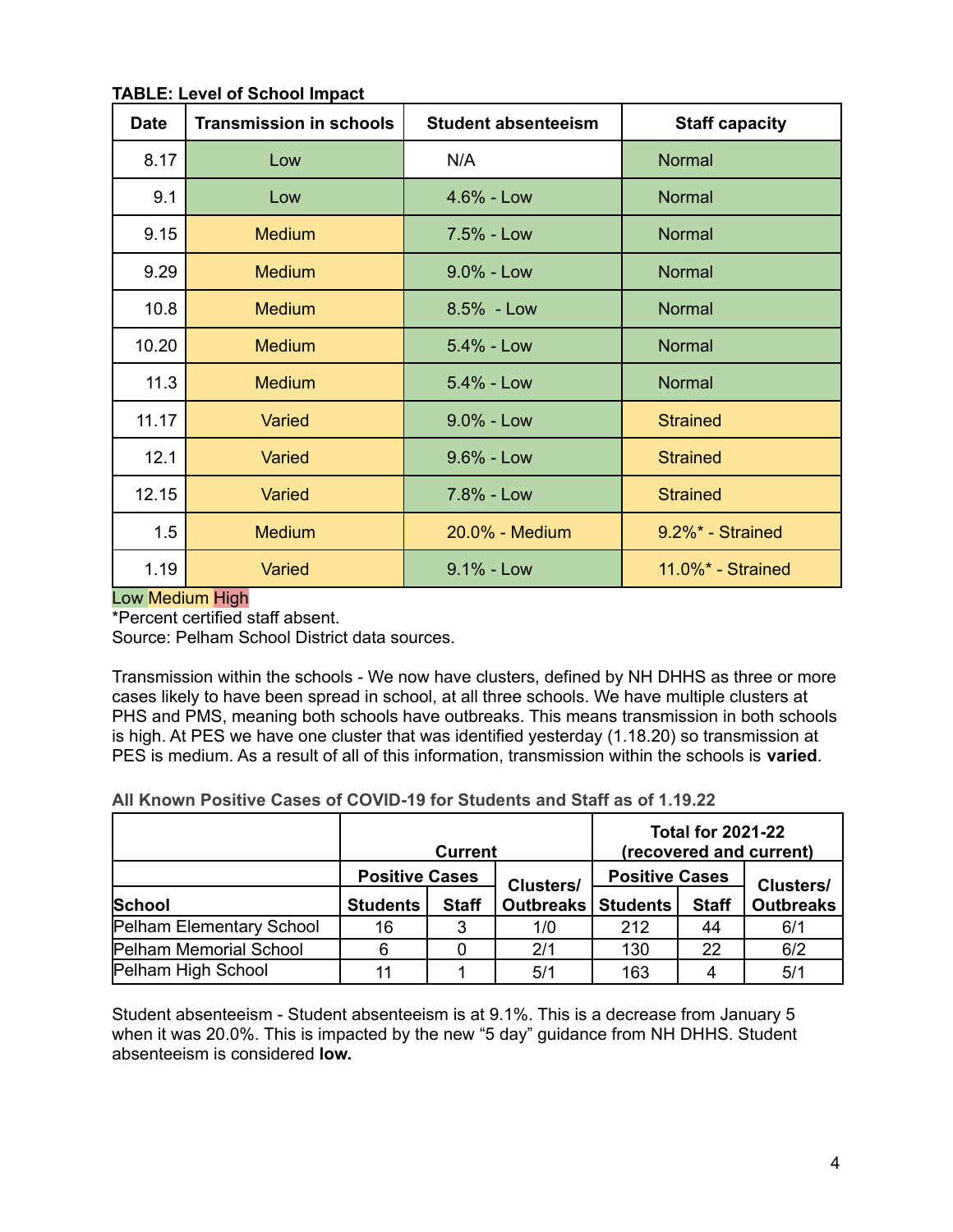Staff capacity - Our staff attendance has continued to enable the District to operate in person. Today we had 11.0% of our certified educators absent. This is a new data point we are tracking due to the increased number of positive cases. I cannot express fully my gratitude to all our staff for their continued effort throughout the nearly two years of pandemic response. We do continue to look for instructional assistants and custodians. We also face necessary absences due to illness, household contacts, and child care demands. As a result, staff capacity is **medium**.

## **Decision Grid**

The level of community transmission is **substantial** and increasing and the overall level of school impact is **medium**. The decision grid recommends **masks and distancing**.

| <b>Decision Grid</b>             |        | <b>Level of Community Transmission4</b> |                                         |                                |  |
|----------------------------------|--------|-----------------------------------------|-----------------------------------------|--------------------------------|--|
|                                  |        | Minimal                                 | Moderate                                | Substantial                    |  |
|                                  | Low    | No Masks<br>No Distancing               | Emphasis<br>on Pelham Data <sup>6</sup> | Masks and<br>Distancing        |  |
| Level of<br><b>School Impact</b> | Medium | No Masks<br>No Distancing <sup>5</sup>  | Emphasis<br>On Pelham Data <sup>6</sup> | Masks and<br><b>Distancing</b> |  |
|                                  | High   | Emphasis<br>On Pelham Data <sup>6</sup> | Primarily<br>Remote                     | Primarily<br>Remote            |  |

As a result, the students and staff in the entire District are required to wear masks during the school day while inside until at least January 31, 2022. We will continue to monitor all variables in case a change is needed. Like last year, staff will provide students with the opportunity for masks breaks periodically when they are physically distanced.

### **Updated Isolation and Quarantine Guidance**

On Monday January 10, Pelham adopted the NH DHHS [Guidance](https://www.covid19.nh.gov/sites/g/files/ehbemt481/files/inline-documents/sonh/isolation-and-quarantine-recommendations_0.pdf) regarding the length of time your child must be out of school due to COVID-19. Generally, the requirement is now to stay home for at least 5 days. Previously, it was at least 10 days. I am grateful that these new guidelines from NH DHHS have allowed some students to return to school sooner. In order to stay safe at school, our other guidelines remain in place. Students who do not follow these guidelines, including face coverings and screening, will be sent home.

# **The Big Seven**

We will continue to follow the universal guidance described in our Reopening 2021 Plan. Our mitigation measures are (1) face coverings, (2) distancing, (3) hand sanitation, (4) screening, (5) ventilation, (6) vaccines, and (7) testing.

### **Conclusion**

We continue to adjust to the changing circumstances of the pandemic. Some of the news is very challenging - the highest rate of cases in Pelham we have seen to date. Some of the news is encouraging - the new variant appears to be less lethal than previous variants and students and staff are being excluded from school for less time, generally. We will continue to follow our plan based on the guidance of NH DHHS. I want to commend staff, families, and students for their friendly, kind, and patient approach to these changes. If the level of community transmission changes or the level of school impact changes, we will adjust. In order to make decisions about the need for these adjustments, the District will continue to consult with the COVID-19 Education Liaison at the NH DHHS and the Public Health Officer for the Town of Pelham.